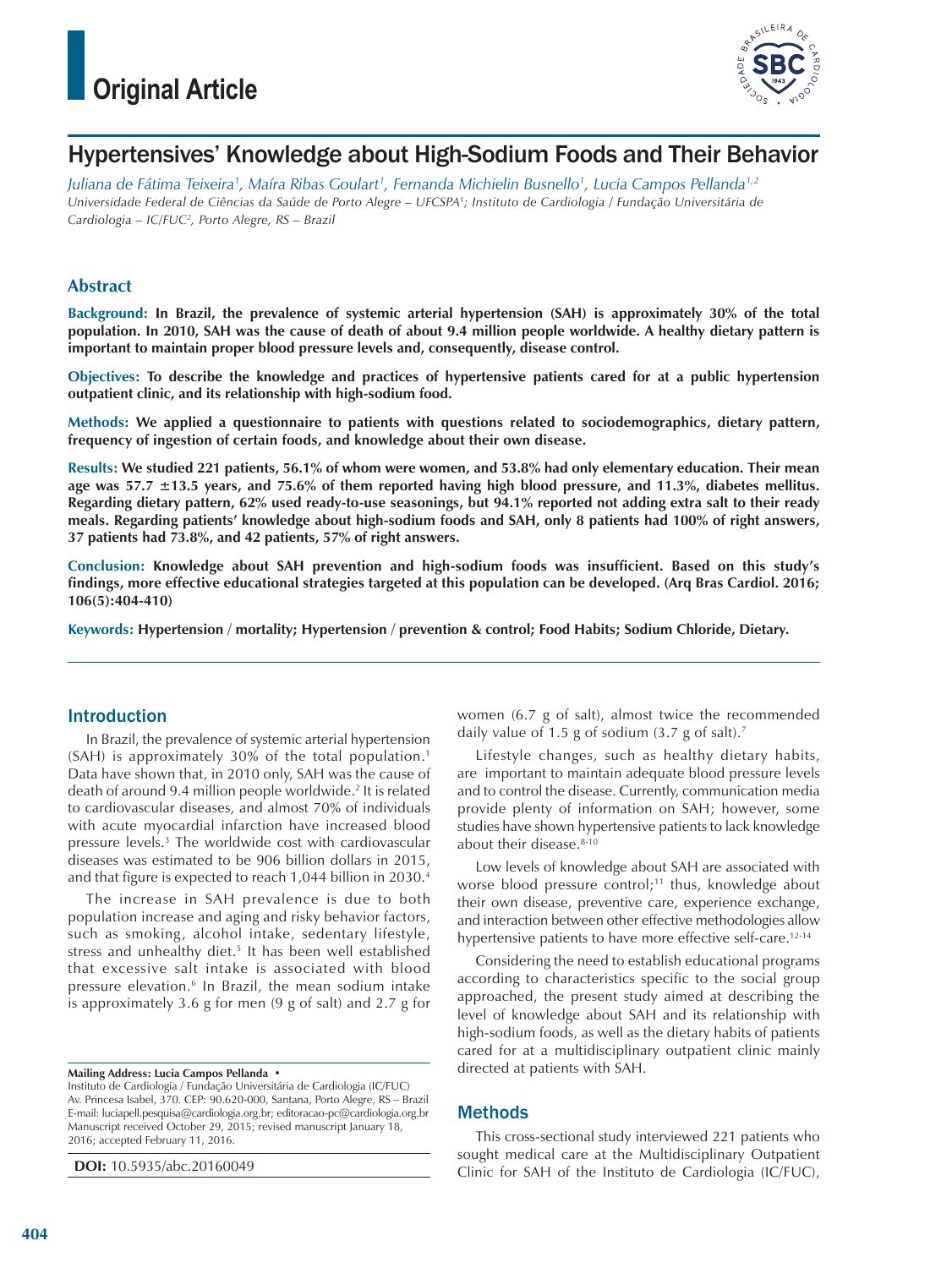Porto Alegre city, Rio Grande do Sul state. This study included patients aged at least 18 years, of both sexes, who provided written informed consent. Individuals with dementia or problems hindering adequate communication with researchers were excluded.

Sample size calculation considered a scenario with 50% of participants having adequate knowledge (worse scenario), 7% error margin and 95% confidence level. Thus, the need to include 200 patients was estimated. Considering a 10% margin of losses and refusals, we chose to include 220 patients.

To assess normality, the histograms of continuous variables, their measures of central trend and dispersion, and the Kolmogorov-Smirnof test were used. Non-paired Student *t* test and chi-square test were used to assess the differences between the total number of right answers and age group, disease duration, sex, schooling, marital status and ethnicity.

Data collection was performed before the visits to the multidisciplinary outpatient clinic. Patients completed a structured questionnaire with questions related to their dietary routine and dietary habits (intake of high-sodium foods, ready-to-use seasoning, additional salt to ready meals, light salt, ready-to-use dressings and instant soups; frequency of the intake of charcuterie, canned food and soft drinks). In addition, information on the following was collected: sociodemographics, such as age, sex, marital status; work condition; schooling; lifestyle; smoking habit; alcohol intake; physical exercise practice; and preexisting pathologies.

Individuals were considered to be sedentary when not meeting the current recommendations for physical activity practice (150 minutes per week for adults and 300 minutes per week for adolescents).15

Regarding knowledge about salt-rich foods, patients were asked about their perception of the salt content of certain foods, such as ready-to-use salad dressings, industrialized snacks, cheese, salami, ham, vegetable preserves, and instant soups. Knowledge about SAH included questions regarding the existence of a strategy to prevent high blood pressure and whether that disease could be cured. The multiple choice questions were elaborated based on the Brazilian Guidelines for Hypertension and on a nutritional knowledge questionnaire previously validated for the Brazilian population.16

The *Statistical Package for the Social Sciences* (SPSS) software, version 18.0, was used for statistical analysis. Categorical variables were described as proportions, and continuous variables, as means and standard deviations. To assess the relationship between intake, knowledge and other factors, Student *t* test and chi-square test were used, with a p value  $< 0.05$ .

The present study was assessed and approved by the Ethics Committee on Human Research of the IC/FUC (protocol 4412/09).

### **Results**

We assessed 221 patients aged between 18 and 84 years, with predominance of the female sex (56.1%) and of the age group of 60 years and over (48.9%). Mean age was  $57.7 \pm 13.5$  years, and major characteristics are shown in Table 1.

Regarding knowledge about their own disease, 75.6% of the population sample reported having SAH, and 79.2% had a family history of SAH.

Regarding dietary habits, 62% and 66.5% of the patients used ready-to-use seasoning and dressings, respectively, and 62.9% had no instant soups. Regarding light-salt intake, 95.9% of the patients had none, and 94.1% added no salt to ready-to-use meals. Table 2 shows the intake frequency of industrialized foods and soft drinks.

Figure 1 shows the information source about foods and nutrition reported by patients.

Table 3 shows the patients' knowledge about the high salt content in foods. Table 4 shows the number of right answers to the questionnaire according to the different characteristics of the sample. Significant differences were observed between the number of right answers and sex, information source and presence or absence of atherosclerosis. No difference was observed between the number of right answers and disease duration, ethnicity and age group ( $p > 0.05$ ).

Table 5 shows the topic approached and the proportion of right answers for each question.

When asked about the existence of any strategy to prevent SAH, 90.5% of the patients answered 'yes'. Regarding disease prognosis, 29.9% of the patients answered high blood pressure can be cured. However, 70.1% of the patients answered there is only disease stabilization or prevention.

There were 14 questions concerning patients' knowledge about high-salt foods and their relation to SAH (14 right answers =  $100\%$ ). Only 3.6% of the patients scored 100%, the mean number of right answers being 8.9. No significant difference was observed between number of right answers and age group, disease duration, sex, schooling, marital status and ethnicity.

### **Discussion**

The present study shows an insufficient level of knowledge of hypertensive patients about SAH. Considering that those patients were followed up at a SAH outpatient clinic, the fact that one fourth of them did not acknowledge their own diagnosis of SAH is worth noting. These results are in accordance with the literature.<sup>17</sup>

Most participants used ready-to-use seasonings and dressings in their meals, increasing the daily amount of sodium in their diets. Sodium intake above the recommended values is directly related to blood pressure levels elevation.18 However, it is worth noting that more than 90% of the interviewed individuals did not add additional salt to their meals, confirming other studies.5,17 Nevertheless, a Brazilian study12 has shown that the mean sodium intake for men and women remains high.

Clearly, patients have difficulty properly addressing SAH prevention and/or control. That shows the need to instrument health professionals to both elaborate specific patient-directed strategies, and to promote dietary habits, aiming at providing hypertensive patients with autonomy when choosing their foods, with consequent improvement in their quality of life.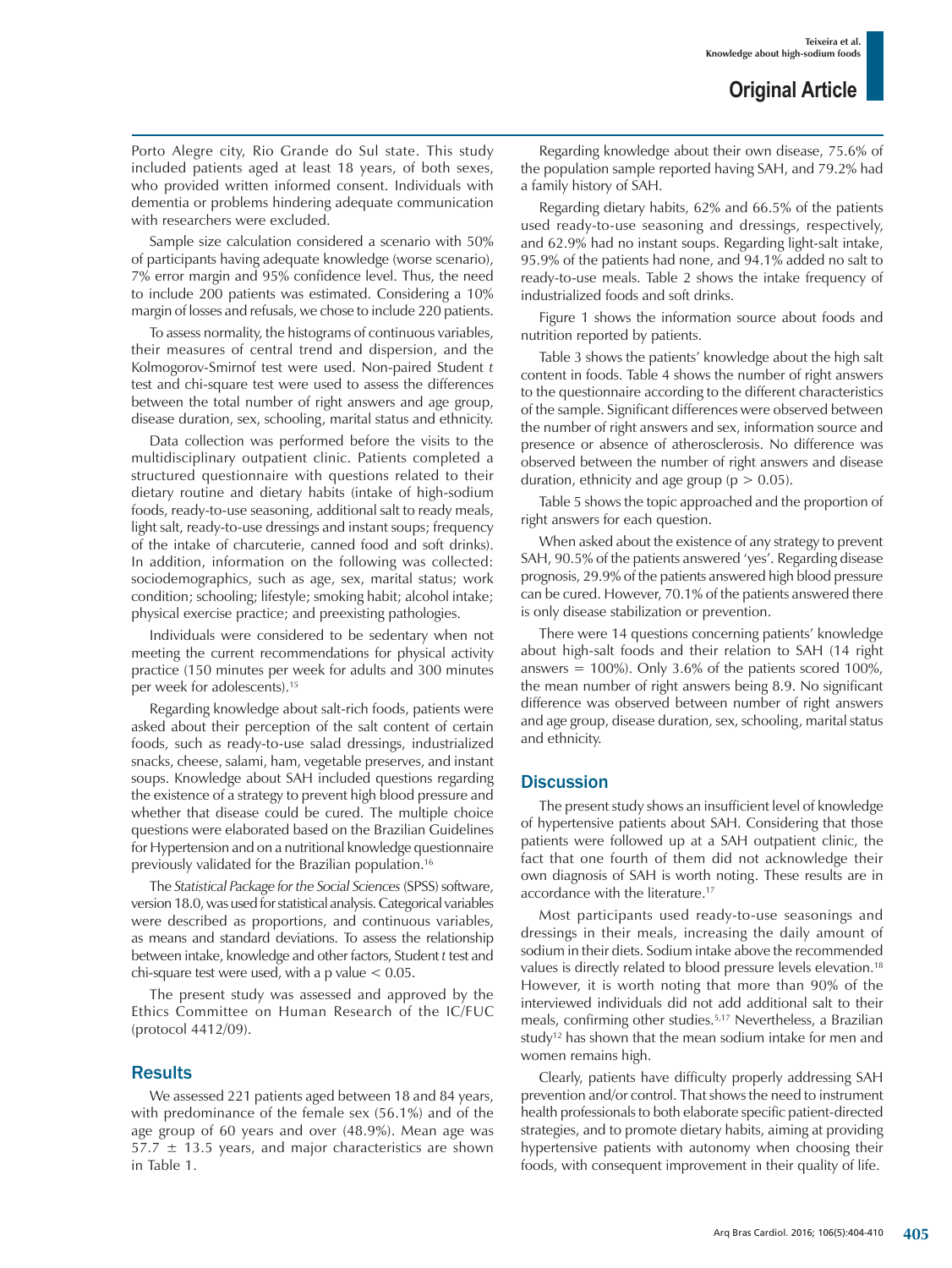### **Table 1 – Socioeconomic, demographic and behavior characteristics of hypertensive patients (n = 221)**

| Variables                    | $n = 221$        | $\%$           |
|------------------------------|------------------|----------------|
| Sex                          |                  |                |
| Female                       | 124              | 56.1           |
| Male                         | $97\,$           | 43.9           |
| Age (years)                  |                  |                |
| $18 - 29$                    | $10\,$           | 4.5            |
| $30 - 39$                    | 9                | $\overline{4}$ |
| $40 - 49$                    | 38               | 17.2           |
| $50 - 59$                    | 56               | 25.3           |
| $>60\,$                      | 108              | 48.9           |
| Schooling                    |                  |                |
| Incomplete elementary school | 133              | 60.2           |
| Complete elementary school   | $40\,$           | 18.1           |
| Complete middle school       | $35\,$           | 15.8           |
| Incomplete middle school     | 0                | $\mathbf 0$    |
| High school                  | $13$             | $5.9\,$        |
| <b>Marital status</b>        |                  |                |
| Married                      | 136              | 61.5           |
| Widowed                      | $39\,$           | 17.6           |
| Single                       | 22               | $10$           |
| Separated                    | 24               | 10.9           |
| Others                       | $\pmb{0}$        | $\pmb{0}$      |
| Number of children           |                  |                |
| None                         | 21               | 9.5            |
| $1 - 3$                      | 130              | 58.8           |
| $4-6\,$                      | $57\,$           | 25.7           |
| $> 7\,$                      | $13$             | 6              |
| Work condition               |                  |                |
| Retired                      | 139              | 62.9           |
| Salaried                     | 25               | 11.4           |
| Unemployed                   | 11               | 5              |
| Freelance                    | 29               | 13.1           |
| Housework                    | $17\,$           | $7.7\,$        |
| Smoking                      | 23               | 10.4           |
| Smoking duration (years)     |                  |                |
| $10 - 15$                    | $\boldsymbol{7}$ | $3.2\,$        |
| $20 - 30$                    | $10\,$           | $4.5\,$        |
| $30 - 40$                    | 6                | 2.7            |
| Physical activity practice   | 63               | 29.17          |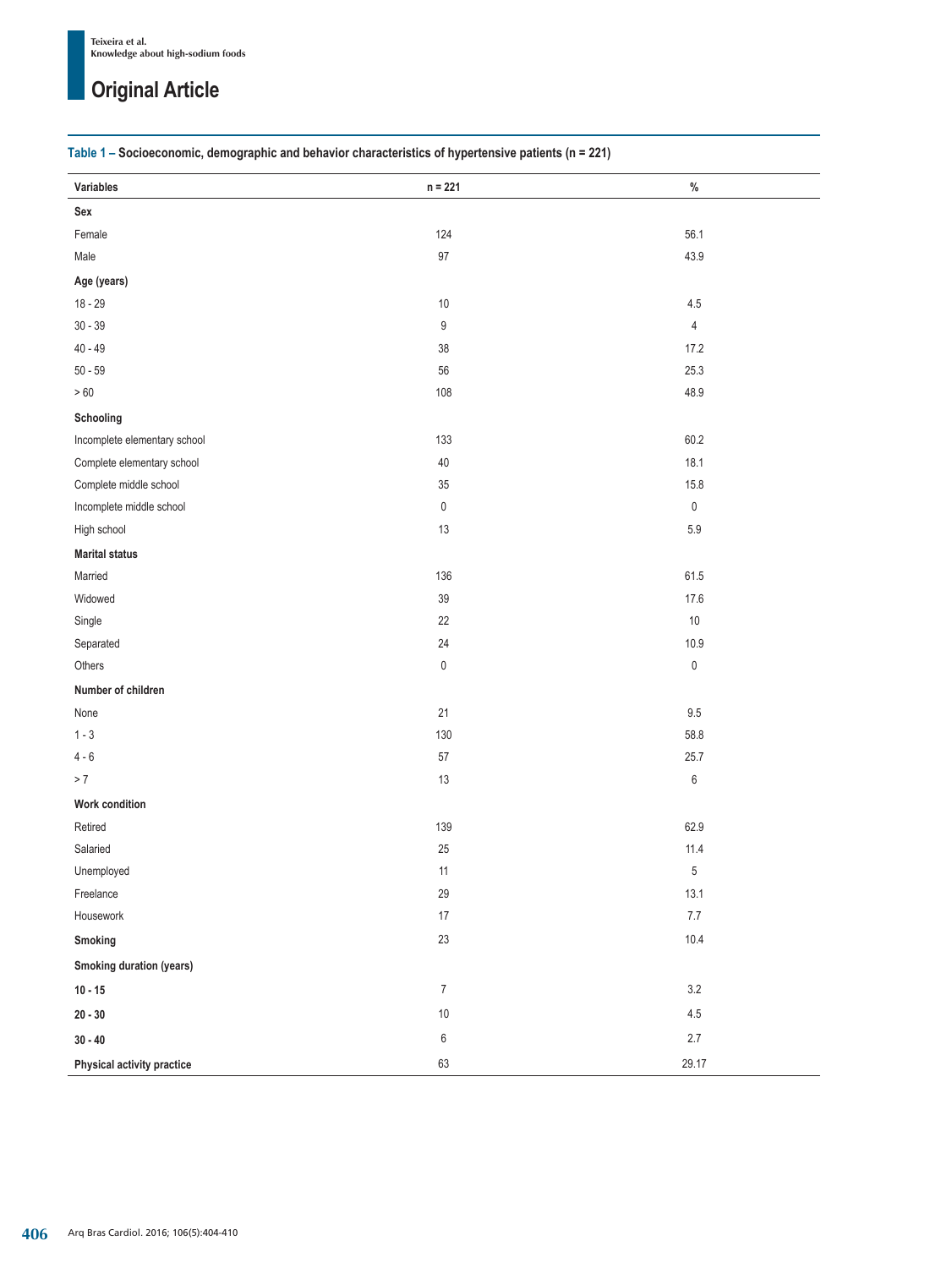|                  |            | Intake frequency n (%) |                 |             |           |
|------------------|------------|------------------------|-----------------|-------------|-----------|
| <b>Variables</b> | 1x/day     | 1x/week                | $2 - 3x/m$ onth | $1x/m$ onth | none      |
| Canned food      | $0$ (zero) | 38 (17.2)              | 33(14.9)        | 110 (49.8)  | 27(12.2)  |
| Soft drink       | 21(9.5)    | 79 (35.7)              | 29(13.1)        | 36(16.3)    | 18(8.1)   |
| Salami Sausage   | 2(9.9)     | 44 (19.9)              | 57 (25.8)       | 61 (72.9)   | 57(27.1)  |
| Canned sardine   | 1(0.5)     | 8(3.6)                 | 13(5.9)         | 108 (48.9)  | 86 (38.9) |





**Figure 1 –** *Information sources about foods and nutrition.* 

### **Table 3 – Knowledge about the intake of high-sodium foods of hypertensive patients (n = 221)**

| Foods                       | Knew $(n\frac{9}{6})$ |
|-----------------------------|-----------------------|
| Sausage                     | 200 (90.5)            |
| Industrialized snacks       | 200 (90.5)            |
| Salami                      | 195 (88.2)            |
| Ready-to-use seasoning      | 172 (77.8)            |
| Ham                         | 130 (58.8)            |
| Frankfurter                 | 129 (58.4)            |
| Vegetable preserves         | 127 (57.5)            |
| Instant soups               | 116 (52.5)            |
| Ready-to-use salad dressing | 108 (48.9)            |
| Mozzarella cheese           | 97 (43.9)             |
| Canned foods                | 81 (36.7)             |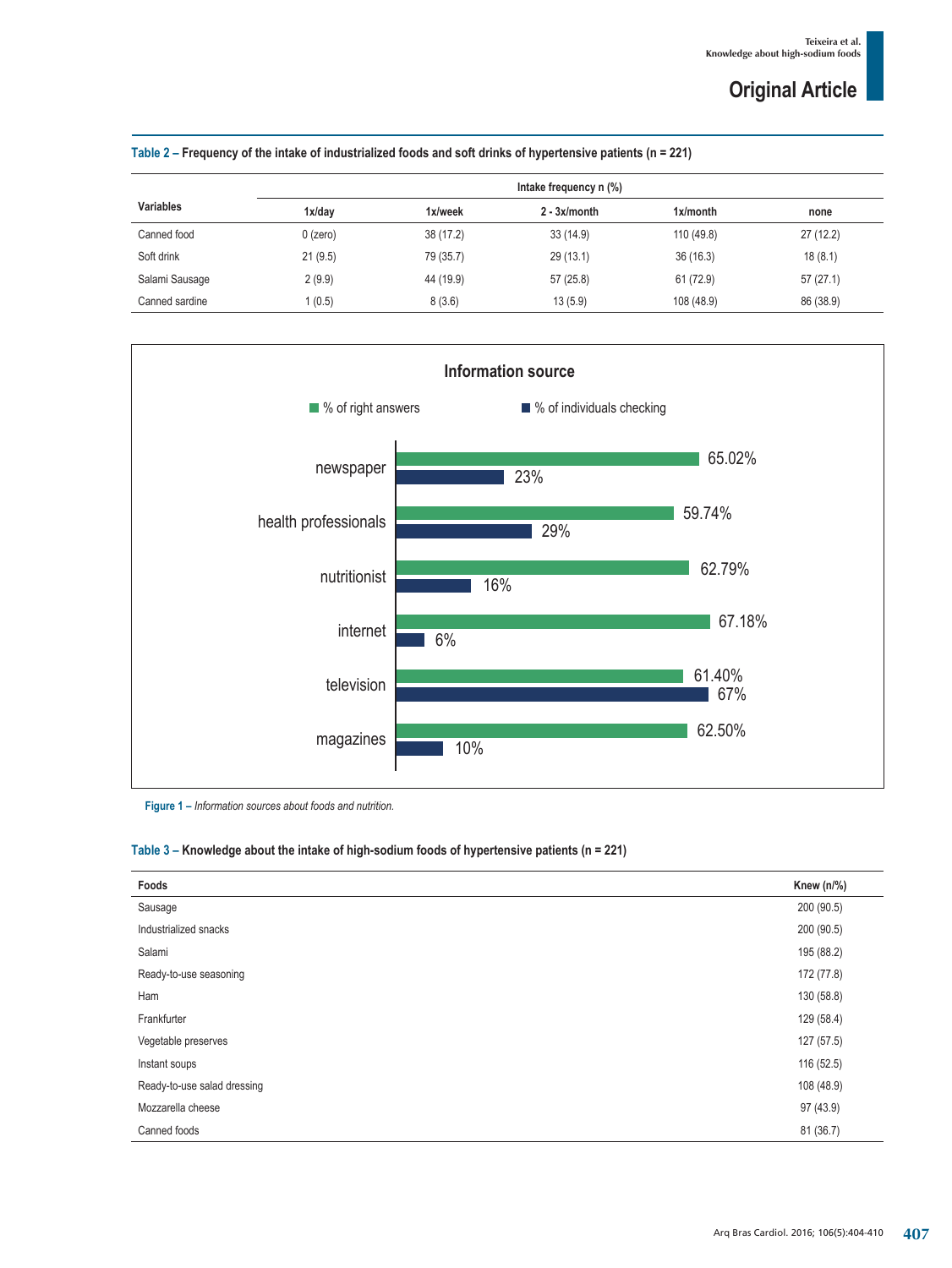#### **Table 4 – Mean number of right answers in the questionnaire according to different characteristics**

|                    |                              | % right answers   | p     |  |
|--------------------|------------------------------|-------------------|-------|--|
| Sex                | Female                       | $62.81 \pm 9.34$  |       |  |
|                    | Male                         | $59.45 \pm 10.09$ | 0.005 |  |
|                    | Normal                       | $61.9 \pm 9.83$   | 0.01  |  |
| HDL-cholesterol    | Altered                      | $58.22 \pm 9.34$  |       |  |
|                    | With atherosclerosis         | $59.04 \pm 9.24$  |       |  |
| Atherosclerosis    | No atherosclerosis           | $62.63 \pm 9.97$  | 0.004 |  |
| Information source | Newspaper                    | $65.02 \pm 8.81$  |       |  |
|                    | No newspaper                 | $60.27 \pm 9.86$  | 0.002 |  |
| Information source | Internet                     | $67.18 \pm 6.45$  |       |  |
|                    | No Internet                  | $60.83 \pm 9.9$   | 0.01  |  |
| Dietary choice     | Influence of flavor          | $59.45 \pm 7.88$  | 0.03  |  |
|                    | No influence of flavor       | $62.01 \pm 10.52$ |       |  |
| Dietary choice     | Influence of diet            | $65.17 \pm 7.91$  | 0.004 |  |
|                    | No influence of diet         | $60.46 \pm 9.99$  |       |  |
| Dietary choice     | Influence of healthy food    | $62.38 \pm 9.53$  | 0.03  |  |
|                    | No influence of healthy food | $59.88 \pm 10$    |       |  |

*Student t test.*

#### **Table 5 – Mean values of body mass index (BMI) according to cholesterol levels, information source and influence on dietary choice**

|                    |                             | BMI ( $kg/m2$ )  | р     |
|--------------------|-----------------------------|------------------|-------|
| Cholesterol        | Altered                     | $32.34 \pm 2.77$ | 0.04  |
|                    | Normal                      | $33.14 \pm 3.72$ |       |
| Information source | Newspaper                   | $31.81 \pm 3.07$ | 0.01  |
|                    | No newspaper                | $33.09 \pm 3.45$ |       |
| Dietary choice     | Influence of convenience    | $31.45 \pm 3.63$ | 0.000 |
|                    | No influence of convenience | $33.12 \pm 1.32$ |       |

*Student t test*

Primary prevention of SAH can be obtained through non-pharmacological treatment, mainly lifestyle changes, which include weight control, sodium and alcohol intake reduction, smoking cessation and regular physical activity practice.19

Knowledge about SAH is important to promote more effective self-care and to prevent worsening of the patients' clinical findings. Group activities have proved to be effective to build knowledge, because they comprise: interaction with health professionals, whose role is to facilitate teaching and to provide guidance according to the patients' understanding level; exchange of experiences between hypertensive participants.<sup>11</sup> Thus, integrated health care contributes to reduce the SAH risk factors.

In accordance with other studies, in our sample women showed to have more knowledge about nutrition.9 This can be due to cultural issues regarding more interest in nutrition, or to the fact that women more often search for health care

services and have more opportunities to discuss their issues.<sup>9</sup> This could explain the higher prevalence of female patients in this sample.

That higher prevalence of the female sex, corroborating other studies with the same population profile,16,2021 leads us to assume women are more concerned with their disease and more often search for health care.

Regarding schooling, 60% of the sample had incomplete elementary education. This might have influenced adhesion to treatment or have hindered the understanding about SAH and the guidance provided by the health professionals about the disease. This might justify 25% of the participants reporting not having a diagnosis of SAH, despite being followed up at a SAH outpatient clinic. This points to the need for specific intervention strategies, directed to patients' profiles, to improve their knowledge about their disease.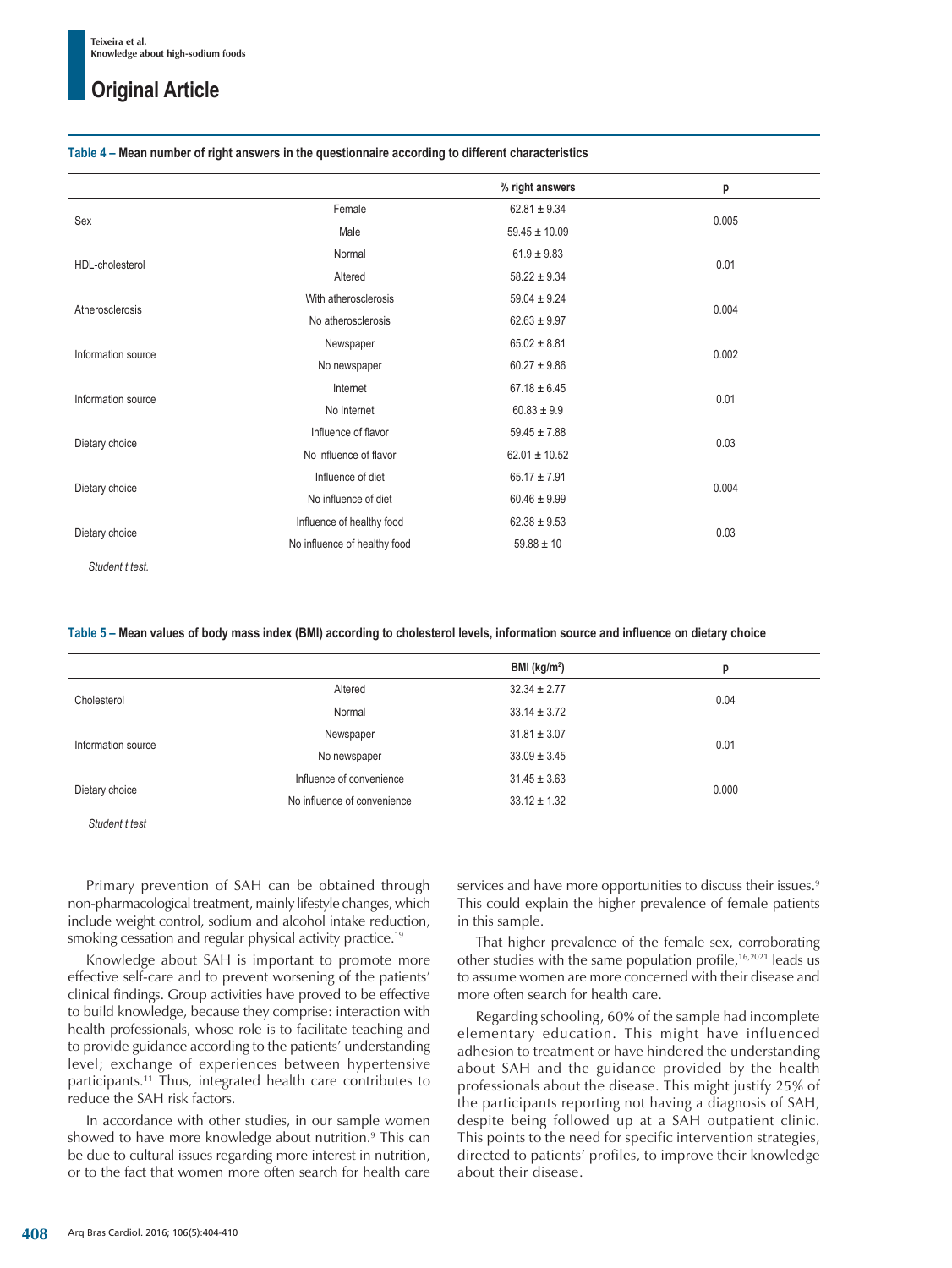The low prevalence of the smoking habit found in this study can be considered beneficial, because smoking can be associated with interruption of the SAH treatment.<sup>22</sup> It is worth noting, however, that the instrument of data collection in this study did not comprise the "ex-smoker" category; therefore, ex-smokers were included in the "non-smoker" category. That fact is negative, because it involves reverse causality, that is, patients quitted smoking in an attempt to improve their health condition. Likewise, most patients denied the habit of alcohol intake, which has been found in other studies.<sup>23</sup>

This study had limitations, such as memory bias, which might have affected the accuracy of the responses, and the limitation inherent in cross-sectional studies, that is, the absence of follow-up over time, not allowing us to establish causal relationships. Therefore, a causal relationship with insufficient knowledge could not be directly established. However, knowledge is the first step to behavior change, and this study aimed at assessing that knowledge, contributing to support the elaboration of more effective education programs.

### **Conclusion**

Considering the insufficient knowledge about their own disease and the unhealthy dietary habits observed among hypertensive patients in this study, in addition to the sedentary lifestyle reported by most of them, strategies of nutrition

References

- 1. Picon RV, Fuchs FD, Moreira LB, Riegel G, Fuchs SC. Trends in prevalence of hypertension in Brazil: a systematic review with meta-analysis. PLoS One. 2012;7(10):e48255.
- 2. Lim SS, Vos T, Flaxman AD, Danaei G, Shibuya K, Adair-Rohani H, et al. A comparative risk assessment of burden of disease and injury attributable to 67 risk factors and risk factor clusters in 21 regions, 1990-2010: a systematic analysis for the Global Burden of Disease Study 2010. Lancet. 2012;380(9859):2224-60. Erratum in: Lancet. 2013;381(9867):628.
- 3. Go AS, Mozaffarian D, Roger VL, Benjamin EJ, Berry JD, Borden WB, et al; American Heart Association Statistics Committee and Stroke Statistics Subcommittee. Heart disease and stroke statistics-2013 update: a report from the American Heart Association. Circulation. 2013;127(1):143-52.
- 4. Bloom DE, Cafiero ET, Jané-Llopis E, Abrahams-Gessel S, Bloom LR, Fathima S, et al. The Global Economic Burden of Noncommunicable Diseases. Program on the Global Demography of Aging (on line). Geneva: World Economic Forum. 2011. [Access in 2015 Dec 23]. Available from: http://www.weforum.org/EconomicsOfNCD.
- 5. World Health Organization. (WHO). A global brief on hypertension silent killer, global public health crisis (on line). Geneva;2013. [Access in 2015 Dec 23]. Available from: http://apps.who.int/iris/bitstream/10665/79059/1/ WHO\_DCO\_WHD\_2013.2\_eng.pdf
- 6. Bisi MM, Cunha RS, Herkenhoff LF, Mill JG. Hipertensão arterial e consumo de sal em população urbana. Rev Saúde Pública. 2003;37(6):743-50.
- 7. Dietary reference intakes for sodium, (2010) (on line) . [Acess in 2015 Jun 28]. Available from: http://www.nap.edu.

education and health promotion should be developed, aimed at increasing their knowledge about their own disease and empowering them to self-care and lifestyle changes.

### Acknowledgements

We thank CNPq and ICFUC.

### Author contributions

Conception and design of the research and Analysis and interpretation of the data: Teixeira JF, Busnello FM, Pellanda LC; Acquisition of data and Statistical analysis: Teixeira JF, Pellanda LC; Writing of the manuscript and Critical revision of the manuscript for intellectual content: Teixeira JF, Goulart MR, Busnello FM, Pellanda LC.

### **Potential Conflict of Interest**

No potential conflict of interest relevant to this article was reported.

### **Sources of Funding**

There were no external funding sources for this study.

### **Study Association**

This study is not associated with any thesis or dissertation work.

- 8. Peres DS, Magna JM, Viana LA. Portador de hipertensão arterial: atitudes, crenças, percepções, pensamentos e práticas. Rev Saúde Pública. 2003;37(5):635-42.
- 9. Motter FR, Olinto MT, Paniz VM. [Evaluation of knowledge on blood pressure levels and chronicity of hypertension among users of a public pharmacy in Southern Brazil]. Cad Saúde Pública. 2015;31(2):395-404.
- 10. McNaughton CD, Kripalani S, Cawthon C, Mion LC, Wallston KA, Roumie CL. Association of health literacy with elevated blood pressure: a cohort study of hospitalized patients. Med Care. 2014;52(4):346-53.
- 11. Cotta RM, Reis RS, Carvalho LA, Batista KC, Castro FA, Alfenas RC. Reflections on the knowledge of patients from the Family Health Program: the gap between technical and popular knowledge. Physis. 2008;18(4):745-66.
- 12. da Silva FM, Budó M de L, Girardon-Perlini NM, Garcia RP, Sehnem GD, da Silva DC. [Contributions of health education groups to the knowledge of people with hypertension]. Rev Bras Enferm. 2014;67(3):347-53.
- 13. Keller DL, Wright J, Pace HA. Impact of health literacy on health outcomes in ambulatory care patients: a systematic review. Ann Pharmacother. 2008;42(9):1272-81.
- 14. Scagliusi FB, Polacow VO, Cordás TA, Coelho D, Alvarenga M, Philippi ST, et al. Translation, adaptation and psychometric evaluation of the National Health Interview Survey Cancer Epidemiology Nutrition Knowledge Scale. Rev Nutr. 2006;19(4):425-36.
- 15. Souza CS, Stein AT, Bastos GA, Pellanda LC. Blood pressure control in hypertensive patients in the "Hiperdia Program": a territory-based study. Arq Bras Cardiol. 2014;102(6):571-8.